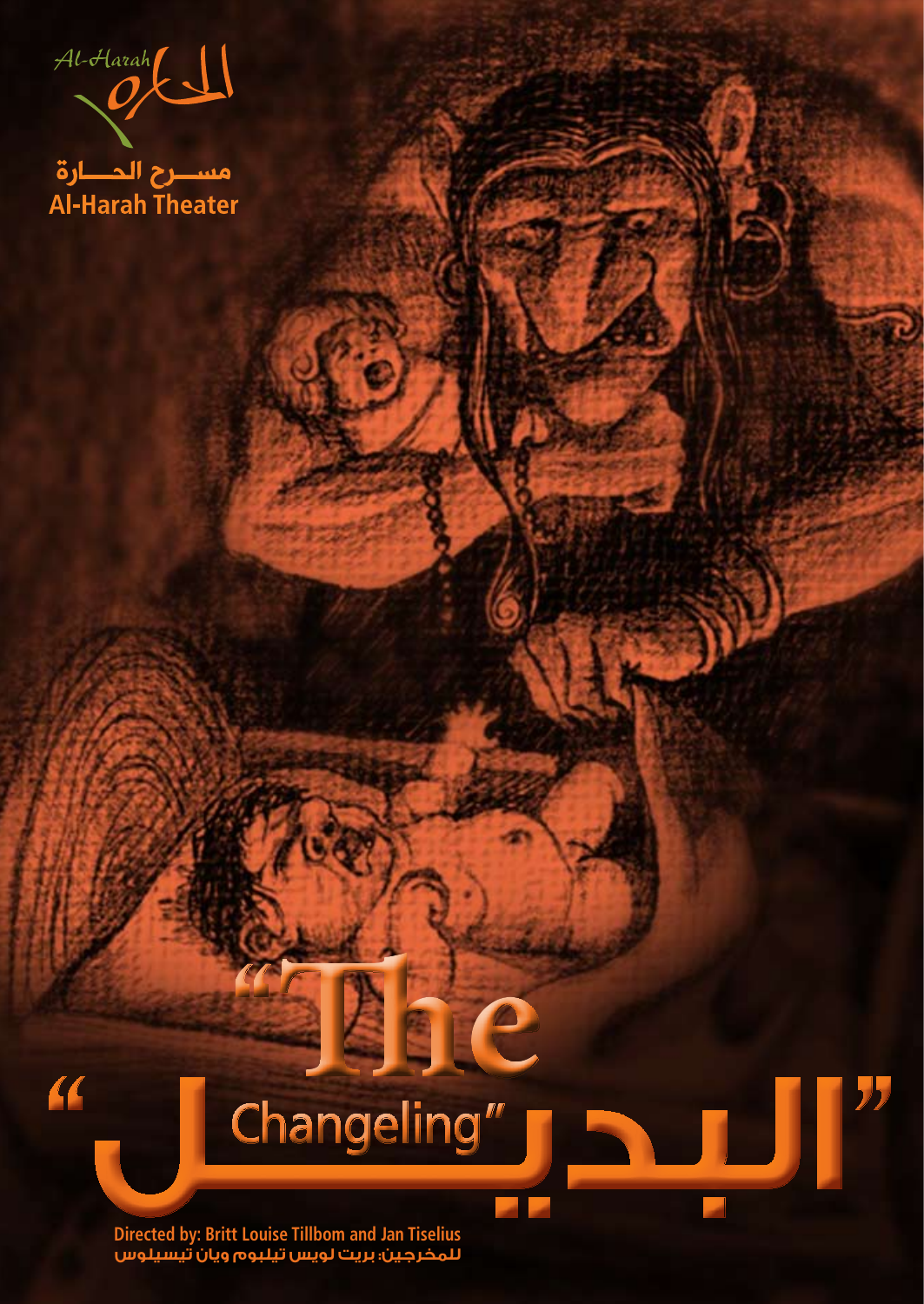# "The Changeling"

A man and his wife come riding through the forest. On her arms the wife carries their little baby<br>and playing for the child and searching through the forest. On her arms the wife carries their little baby<br>forward...<br>The cu **A man and nis wife come numg unough me torest, on her anns us with forest with forest men nume vapy.**<br>At the same time a troll crone comes walking through the forest with her little troll-baby, singing and playing for the atroll crone comes walking the<br>By accident the child and searching for the<br>forward...

By accident the human baby and the troll baby are switched. The story starts from this point<br>author and Nobel Prize winner Selma Lagerlöf.<br>Even if it is a fairy tale, the play is a story of our time. It will show that ever The Changeling " is based on a Swedish fairy tale writched. The story starts from this point<br>author and Nobel Prize winner Selma Lagerlöf.<br>Even if it is a fairy tale, the play is a story of our time. It will show than 100 author and Nobel Prize winner Swedish fairy<br>Even if it is a fairy tale, the plast salma Lagerlöf<br>treated, has derived the plast salma Lagerlöf Even if it is a fairy tale, the play is a story of our time. It will show that every child has the right to be taken care of and to be loved even if he or she is different.

Directors: **Britt Louise Tillbom and Jan Tiselius A Fairy tale by: Selma Lagerlöf Translation of text: Mirna Sakhleh** Actors: Raeda Ghazaleh, Nicola Zreineh, Atta Nasser, Riham<br>Isaac, Yazan Ghareeb<br>Nasi **Design and R**a Isaac, Yazaren, Nic*o*<br>Sat D **Set Design and Production: Yazan Ghareeb & Fairouz Nastas Set Production and Technician:**<br>Issam Rishmawi and Technician:<br>Cost Rishmawi **Costumes and Props: Fairouz Nastas** 

**:Puppets Monica Flygare Composer and Musician:**<br>Ivan Azazian **Ivan Azazian**<br>**Production Management: Marina Barham & George Matar**<br>Special Thanke **Special Thanks: Göteborg School of Music, HSM/SIDA Unga Klara Theatre, Stockholm** Women Children Care (*Mamil)SIDA*<br>Ibrahim Mhanna Care Society, Beit Jala **Funded by: The Swedish Institute**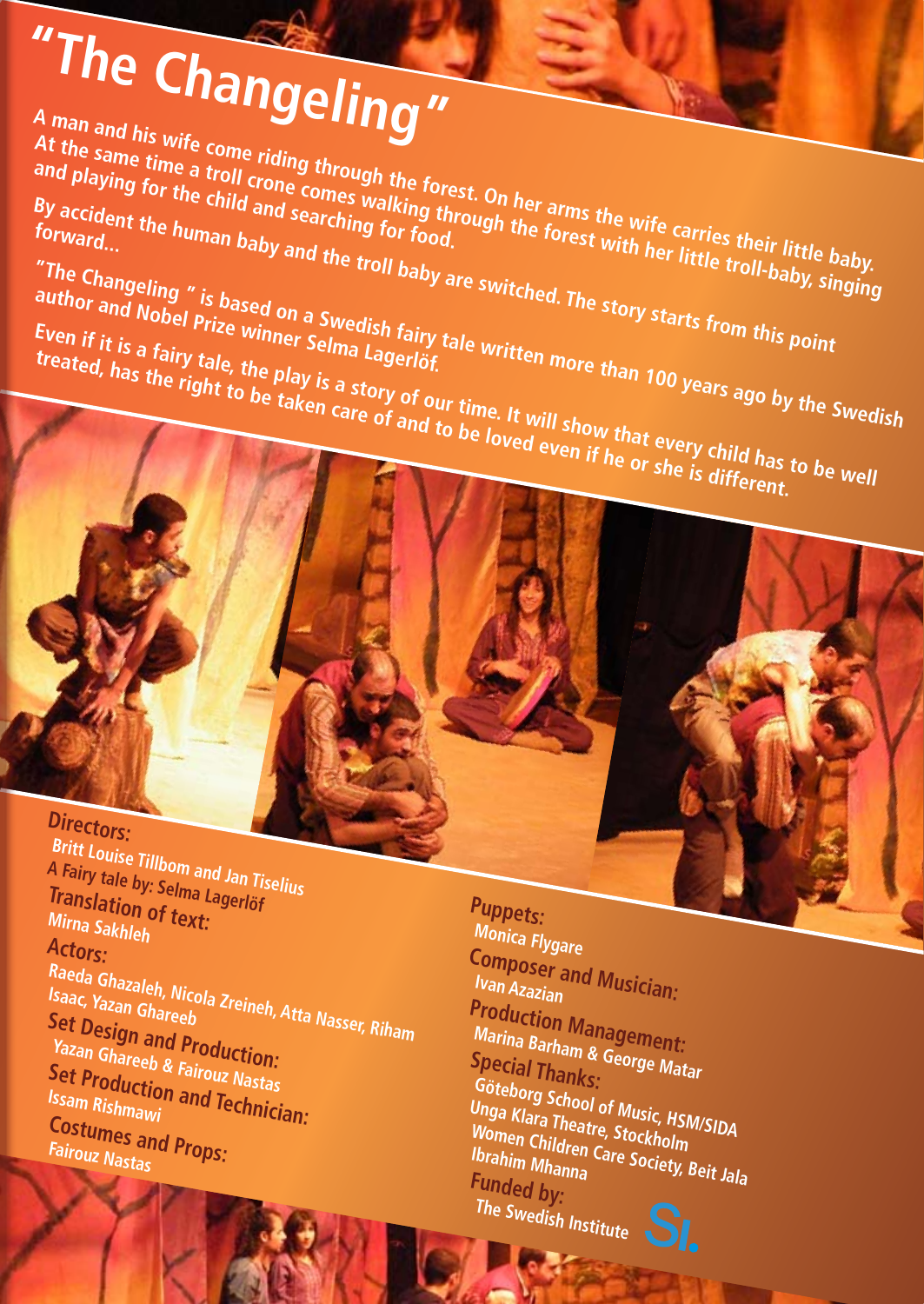## **رجل وزوجته يركبان الخيل ويمران في الغابة. تحمل الزوجة على ذراعيها طفلهما الصغير.** لجل وروجته يرحون الحكم ويمرّان مي الغابة تحمل الزوجية على دراعتهما تصنيح.<br>في نفس الوقت تمر أم غولة في الغابة تحمل ابنها الطفل الغول، إذ تغني له وتبحث الصغير.<br>مام إمراطهام اسما **"البديل"**

**طعام الطعام ابنها.**

تحدث حادثة يتم خلالها تبديل العالة تحمل النها الوقية على ذراعيها طفلهما الصر<br>قصة <sub>«</sub>البديل» مبنية على أسطورة للطفل الحقيقي بالطفل الغول، إذ تغني له وتبحث<br>جائزة نوبل، كتبت القصة قبل أكثر من الطفل الحقيقي بالطفل الغول، فتبد

قصة «البديل» <sup>م</sup>صلاتها تبديل الطفل الحقيقي بالطعن الغول، إذ تغني له وتبحث الصغير.<br>جائزة نوبل، كتبت القصة على أسطورة سويدية للكاتبة الطفل الغول، فتبدأ القصة من هند.<br>مع أن القصة هي أسطورة شبل أكثر من ١٠٠ عام.<br>كل طفل له الحق

مع أن القصة هي أسطورة خيالية لكنها أيضاً من واقعنا الحالي، حيث تظهر المسرحية أن<br>من من المسرحية المستشهدات المستخدمات المقررات الحالي، حيث تظهر المسرحية أن لعل المعامل له الحق بأن يعامل معاملة جيدة وله الحق بأن يتم لحق بأن يتم لحقها المسرحية المسرحية المسرحية المسرحية<br>خان المرتولين<br>جون المرتولين

**كونيكا فليغاري تأليف موسيقي: إيفان أززيان مارينا برهم وجورج مطر إدارة إنتاج:**  المعكد كلم<sup>ي و</sup>جول<sup>ج</sup> مطر<br>المعهد العالي للموسيقى جوتنبرج<br>مسرح أونجا كلارا، ستوكهولم<br>يسيد السيدات لرعية خ<sup>ع</sup>ولم جمعية السيدات للتوكهي <del>جوانلبر</del>ج/ س<sub>ل</sub><br>السيد إبراهيم مهنا<br>المصوبا التمويل من:<br>المعهد السويدي/ستوكهولم **.**<br>-

- 11 M

**تصميم دمى:**

**بريت لويس تيلبوم ويان تيسيلوس إخراج:** مأخوذة عن أسطورة ويان تيسيلوس<br>**ترجمة ن**ص أسطورة لـِسلمى لاغروف<br>مبرن<sub>ا الس</sub>من: **ميرنا السخلة** لتمثيل.<br>ا<sup>ل</sup>ثدة غزالة - نقولا زرينة - رهام اسحق - عطا ناصر- يزن غريب<br>فيروز نسطاس ويزن غريب مسترحب:<br>فيروز نسطاس ويزن غريب **تصميم وتنفيذ ديكور مسرحي: فيروز نسطاس ويزن غريب تقنيات وتنيفذ ديكور: عصام رشماوي** ملابس واكسسوارات<sub>:</sub><br>ميروز نسط<sub>اس</sub> **فيروز نسطاس**